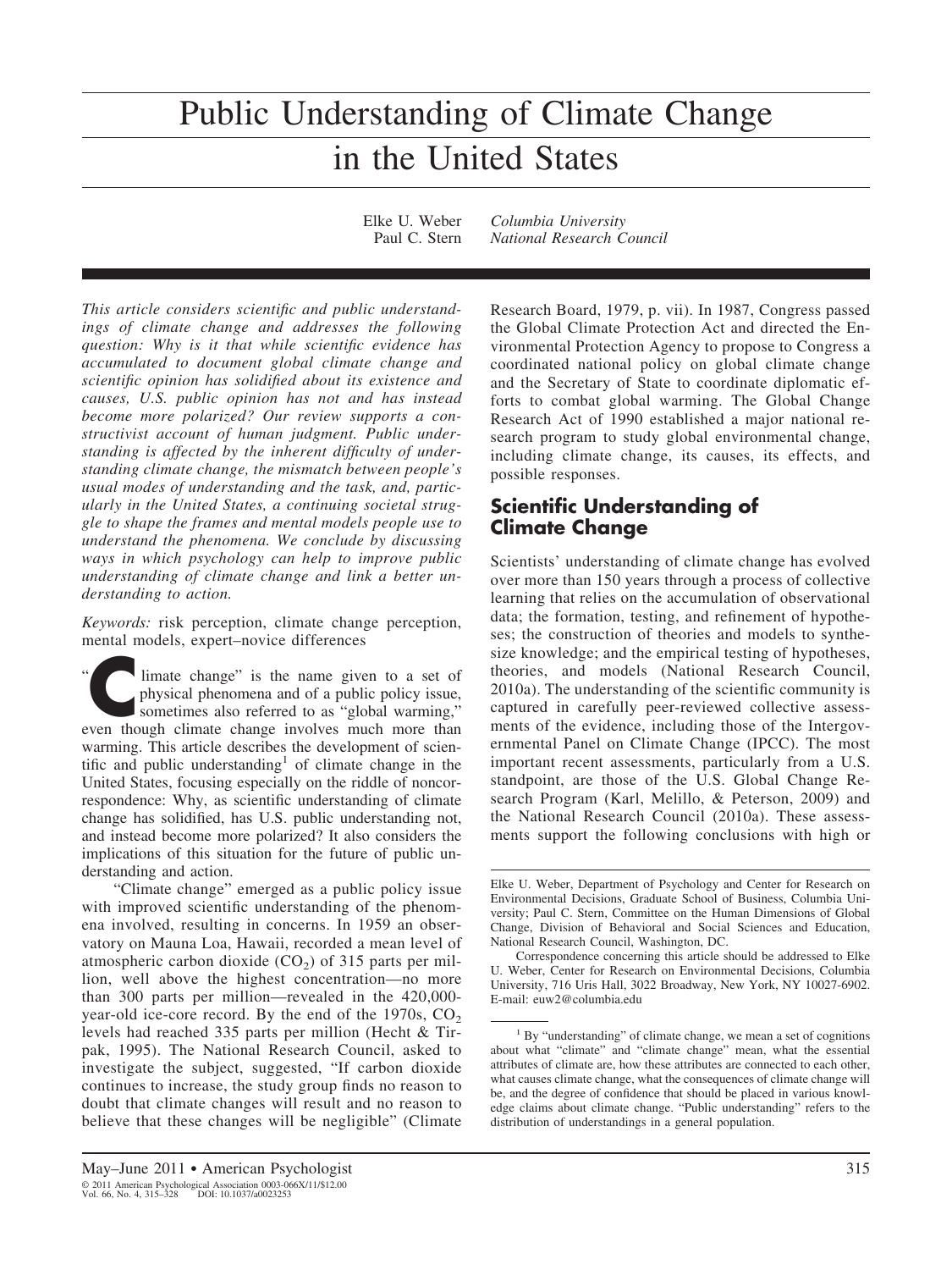

**Elke U. Weber**

very high confidence<sup>2</sup> (National Research Council, 2010a, p. 28):

- "Earth is warming . . . . the planet's average surface temperature was 1.4 °F (0.8 °C) warmer during the first decade of the 21st century than during the first decade of the 20th century, with the most pronounced warming over the past three decades."
- "Most of the warming over the last several decades" can be attributed to human activities," the most important of which is the burning of coal, oil, and natural gas for energy. "Natural climate variability [that] leads to year-to-year and decade-to-decade fluctuations . . . cannot explain . . . the long-term warming trend."
- "Global warming is closely associated with a broad spectrum of other climate changes, such as increases in the frequency of intense rainfall, decreases in Northern Hemisphere snow cover and Arctic sea ice, warmer and more frequent hot days and nights, rising sea levels, and widespread ocean acidification."
- "Individually and collectively, ... these changes pose risks for a wide range of human and environmental systems, including freshwater resources, the coastal environment, ecosystems, agriculture, fisheries, human health, and national security, among others."
- "Human-induced climate change and its impacts will continue for many decades, and in some cases for many centuries. . . . The ultimate magnitude of climate change and the severity of its impacts depend strongly on the actions that human societies take to respond to these risks."

Increasing certainty about these fundamental climate change phenomena is reflected in ever more definitive language in consensus judgments of the scientific community, such as the IPCC Assessment Reports of 1990, 1995, 2001, and 2007 and other independent assessments of the evidence (e.g., Karl et al., 2009; National Research Council, 2010a, 2011). Of 1,395 signatories of major public statements endorsing or rejecting these tenets on scientific grounds, 97%–98% of those who are active and prominent climate scientists were endorsers<sup>3</sup> (Anderegg, Prall, Harold, & Schneider, 2010).

Many other important aspects of climate change, particularly about its consequences, are less well established. Estimates of these have various degrees of uncertainty. Uncertainties involve how much warming will result from a given level of emissions (called "climate sensitivity") and, given a specific amount of warming, which effects on natural and human systems will occur when, where, and to what degree. The uncertainties are due to the complexity of the system, the incomplete basic understanding of some of its parts and of their interactions, the fact that the system is rapidly moving outside the bounds within which historical observations exist, and the fact that human activities will change both the trajectory of climate change and the vulnerability of the affected people and places in ways that are not fully predictable. Some consequences, such as eventual loss of habitat for the polar bear, can be predicted with fairly high probability; others, such as the geographic locations of future extreme storms or heat waves, are much less predictable. Uncertainty is not restricted to negative consequences of climate change but also extends to predictions about consequences that might have positive utility for specific regions or time periods, such as sections of Canada or Siberia becoming more habitable or arable. Of particular concern to some scientists is the possibility of catastrophic climate events as the result of changes in a complex and incompletely understood system that has moved outside the bounds of historical experience. Climate catastrophes may be highly unlikely, but their probabilities cannot be confidently estimated, so they cannot be ruled out. These possibilities have led many scientists to become seriously concerned about climate change as a threat to the natural environment and to human well-being (e.g., Hansen, 2009). They have also led many national security

<sup>2</sup> According to the report (National Research Council, 2010a), "high confidence indicates an estimated 8 out of 10 or better chance of a statement being correct, while very high confidence ... indicates a 9 out of 10 or better chance" (p. 27).

Anderegg et al. (2010) compiled a list of 903 researchers who endorsed (signed) one or more of four public statements about anthropogenic climate change that paraphrased the above tenets in different ways. They similarly identified 472 researchers who endorsed (signed) one or more of 12 reputable statements that strongly dissented from these tenets. Climate expertise and scientific prominence as measured by number of climate-relevant publications and the number of citations to the researcher's four top-cited publications (not restricted to climate) were significantly lower for the second group than for the first group. When researchers were rank-ordered by expertise (number of climate publications), only between 2% and 3% of top-ranked researchers (top 50, top 100, top 200) were signers of public statements that disagreed with these tenets.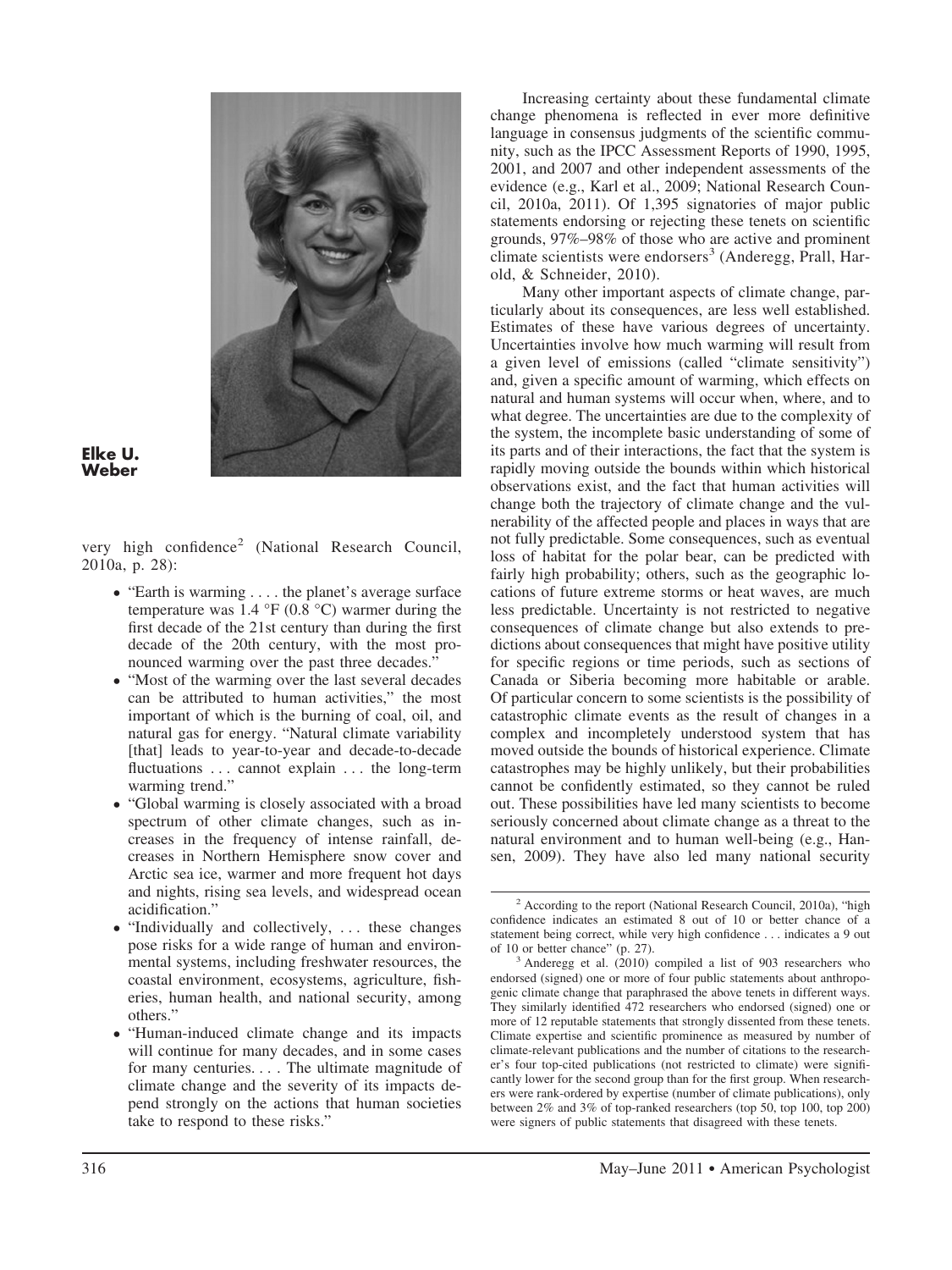

**Paul C. Stern**

experts to become concerned about threats to national security through mass climate-driven international migrations or increased instability in fragile states (CNA Corporation, 2007).

## **The American Public's Understandings of Climate Change**

A time series of public opinion polls in the United States gives a rough picture of public understanding of some key aspects of climate change since the late 1990s. Figure 1 shows what percentage of the American public has endorsed the following three statements over a period from 1997 to  $2010$ <sup>4</sup> Global warming (a) is beginning or has begun, (b) is due more to human activities than natural causes, and (c) will pose a serious threat to them or their way of life in their lifetime. Figure 1 shows that endorsement of these statements by the public has fluctuated considerably over this time period, in contrast to the monotonic increases in acceptance of these ideas among climate scientists over this same time period. Scientists and nonscientists now differ sharply in how strongly they hold these views. A Pew Research Center (2009) poll found that while 84% of scientists said the earth was getting warmer because of human activity such as burning fossil fuels, just 49% of nonscientists in this U.S. representative sample held this view.

Comparative data from global surveys indicate that acceptance of the idea that climate change is anthropogenic is not only less prevalent among the American public than among American scientists but is also less prevalent among the American public than among nonscientists in many other countries. Gallup polls in 2007 and 2008 show that 49% of the American public endorse this idea, similar to

the percentage in the United Kingdom (48%), but less than the percentages in most other countries surveyed, including Japan (91%), Argentina (81%), Italy (65%), Sweden (64%), Canada (61%), and Germany (59%) (Pelham, 2009).

## **Why No Convergence in Scientists' and Nonscientists' Understandings?**

Physical, psychological, and social factors together help explain why public understanding in the United States has not tracked scientific understanding. First, climate change as a set of physical phenomena in interaction with their human causes and consequences is intrinsically challenging to understand. Second, scientists and nonscientists have different ways of understanding these phenomena, which makes divergence of beliefs possible. Moreover, when people apply their conventional modes of understanding to climate change, they are likely to be misled. Third, nonscientists' views in the United States and some other countries are being shaped by an ongoing struggle to impose conceptual frames on climate change as a policy issue, in which a well-funded and orchestrated campaign has had success in promoting frames that are at striking variance with the scientific evidence and the solidifying scientific consensus.

#### *Physical Phenomena: Climate Change Is Intrinsically Difficult to Understand*

Some fundamental attributes of climate change make it hard to understand. $5$  The main causes of climate change (greenhouse gases) are invisible, its impacts are geographically and temporally distant for most Americans, and, as discussed below, its signals are hard to detect (Moser, 2009; National Research Council, 2009). Unlike a heat wave or a hurricane, climate change is not a single hazard. A small number of climate "drivers"—fossil fuel consumption being by far the most important—can cause a multiplicity of causally linked hazards (National Research Council, 2010a). Thinking about climate change in terms of any one or two of these hazards leads to an underestimate of the total threat. Another key attribute is the long-lasting environmental residence of the main greenhouse gases (Solomon, Plattner, Knutti, & Friedlingstein, 2009). These gases are unlike the air pollutants that cause smog; reducing emissions will not quickly "clear the air." Long residence times are hard to understand; well-educated nonspecialists systematically underestimate the degree to which carbon dioxide emissions must be reduced in order to stabilize overall concentrations (Sterman & Booth Sweeney, 2007). Another climate fact of life is that climate history is a poor

<sup>4</sup> The Gallup poll data shown here were collected in telephone interviews with nationally representative random samples of adults (age 18 years or older) ranging in size from 1,000 to 1,060, and with interviews conducted during March of each year. Gallup weights the sample data to ensure that answers are representative of the U.S. adult population.

For a detailed discussion of the physical and social complexities of climate change, see National Research Council (2011), especially Chapter 3.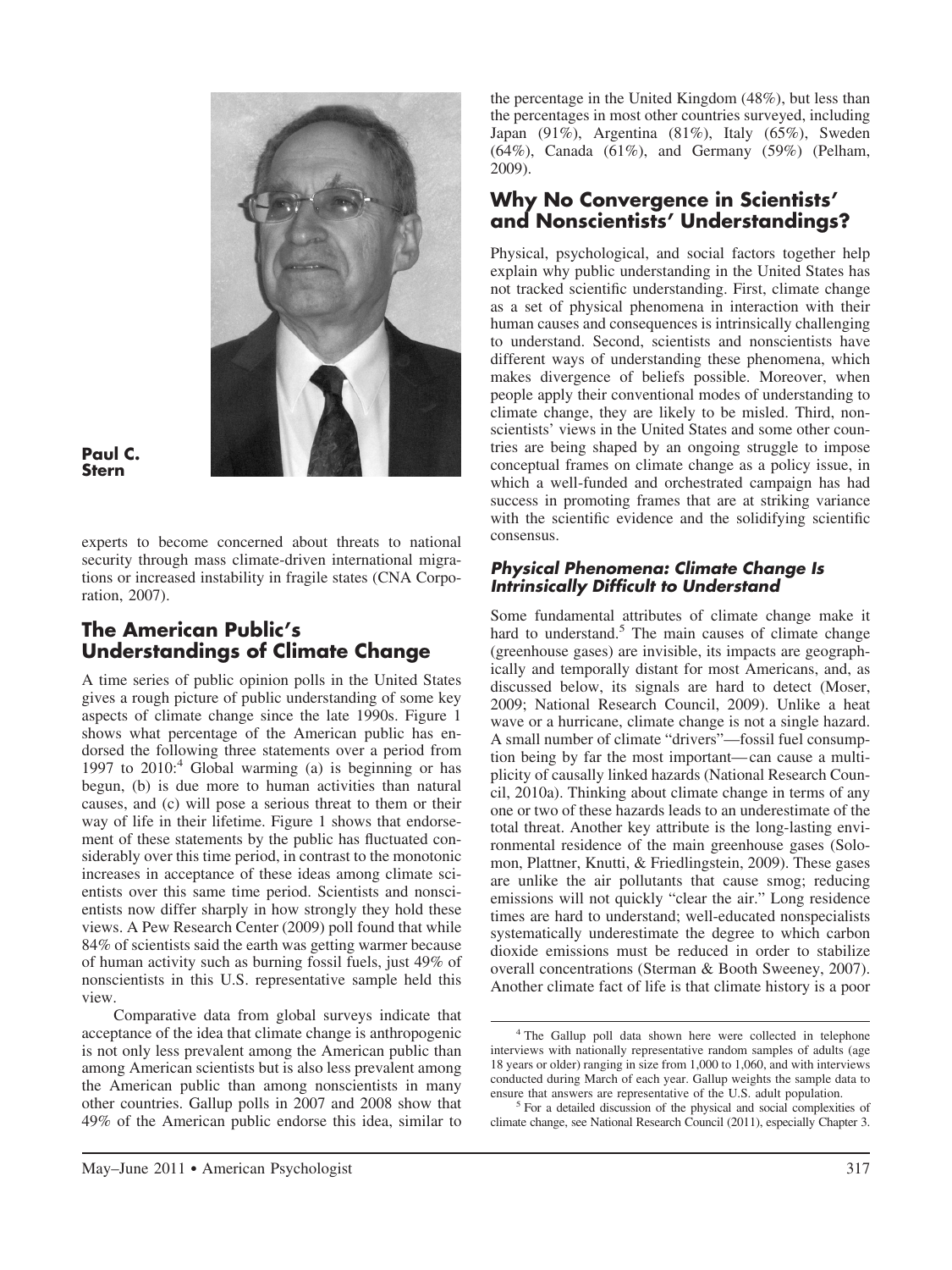#### **Figure 1**

*Percentages of American (Solid Lines) and British (Dashed Lines) Survey Respondents Endorsing Various Statements About Global Climate Change*



they are considering climate change to be in top three most important issues facing Britain (UK)

guide to the future and will become a poorer guide the farther one thinks into the future. On top of these difficulties in understanding climatic processes, the impacts are hard to understand. Changes in emissions may have effects anywhere in the world, and the consequences are not distributed evenly, fairly, or predictably and depend on other social, economic, and environmental changes occurring over the same period. For example, the impact of a future coastal storm on human and ecological systems will depend on what has been built along the coast and what early warning systems are in place. The coastal ecosystems that will be affected by ocean warming, acidification, and sea level rise are also stressed by pollution and invasive species.

#### *Psychological Factors: The Potential for Systematic Misconceptions*

Scientists and nonscientists develop their understandings in different ways. Climate scientists have developed understanding over generations by using multiple methods that scientists typically use to guard against error: (a) observations and experiments that build and test fundamental theories and concepts, such as the laws of physics; (b) systematic observation and measurement of climate phenomena; (c) mathematical models that incorporate theories and observational data and are tested against new data; (d) systems of checking

measurements and peer-reviewing research studies to catch errors; and (e) scientific debate and deliberation about the meaning of the evidence, with special attention given to new evidence that calls previous ideas into question. Scientific communities sometimes organize consensus processes such as those used in the IPCC and National Research Council studies to clarify which conclusions are robust and which remain in dispute. These methods lie at the core of science, and deliberative methods are key to developing understanding at the frontiers of science—including climate science (Longino, 1990). Although these methods do not prevent all error, and errors in climate change research—as in other areas of scientific inquiry—have occurred and can be expected to occur in the future, the scientific methods clarify the unresolved issues and allow for continuing correction of error.

Nonscientists' ways of understanding climate change leave them more vulnerable to systematic misunderstanding. Personal experience can easily mislead (Weber, 1997); simple mental models are likely to be wrong when applied to climate change (Bostrom, Morgan, Fischhoff, & Read, 1994); and judgment can be driven more by affect, values, and worldviews than by evidence (Slovic, 1987). For a valid understanding of climate change, most people must rely on secondary sources. But as discussed below, these information sources are not always trustworthy.

*The power and limitations of personal ex***perience.** Personal experience is a powerful teacher, readily available to everyone from an early age. Decisions based on personal experience with the outcomes of actions (e.g., touching a hot stove or losing money in the stock market) involve associative and affective processes that are fast and automatic (Weber, Shafir, & Blais, 2004). However, learning from personal experience can lead to systematic bias in understanding climate change. First, there are serious problems detecting the signal. In most U.S. locales at this time, it is virtually impossible to detect the signal of climate change from personal experience, amid the noise of random fluctuations around the central trend (Hansen, Sato, Glascoe, & Ruedy, 1998). Second, people are likely to be misled by easily memorable extreme events. Such events have a disproportionate effect on judgment (Keller, Siegrist, & Gutscher, 2006) even though they are poor indicators of trends. Extreme events by definition are highly infrequent, and it takes a long time to detect a change in the probability of an event that occurs, on average, once in 50 years or less frequently. The likelihood of an increase in the frequency or intensity of extreme climaterelated events large enough to be noticed by humans will be small for some time in many regions of the world. Even individuals whose economic livelihood depends on weather and climate events (e.g., farmers or fishers) might not receive sufficient feedback from their daily or yearly personal experience to reliably detect climate change, though recent surveys conducted in Alaska and Florida (two states in which the climate signal has been relatively strong) show that such personal exposure greatly increases the concern and willingness of citizens in these states to take action (Arctic Climate

*Note.* Data for American respondents are from nationally representative Gallup polls taken between 1997 and 2010. Data for United Kingdom (UK) respondents are from nationally representative National Statistics Opinions Surveys taken between 2006 and 2009.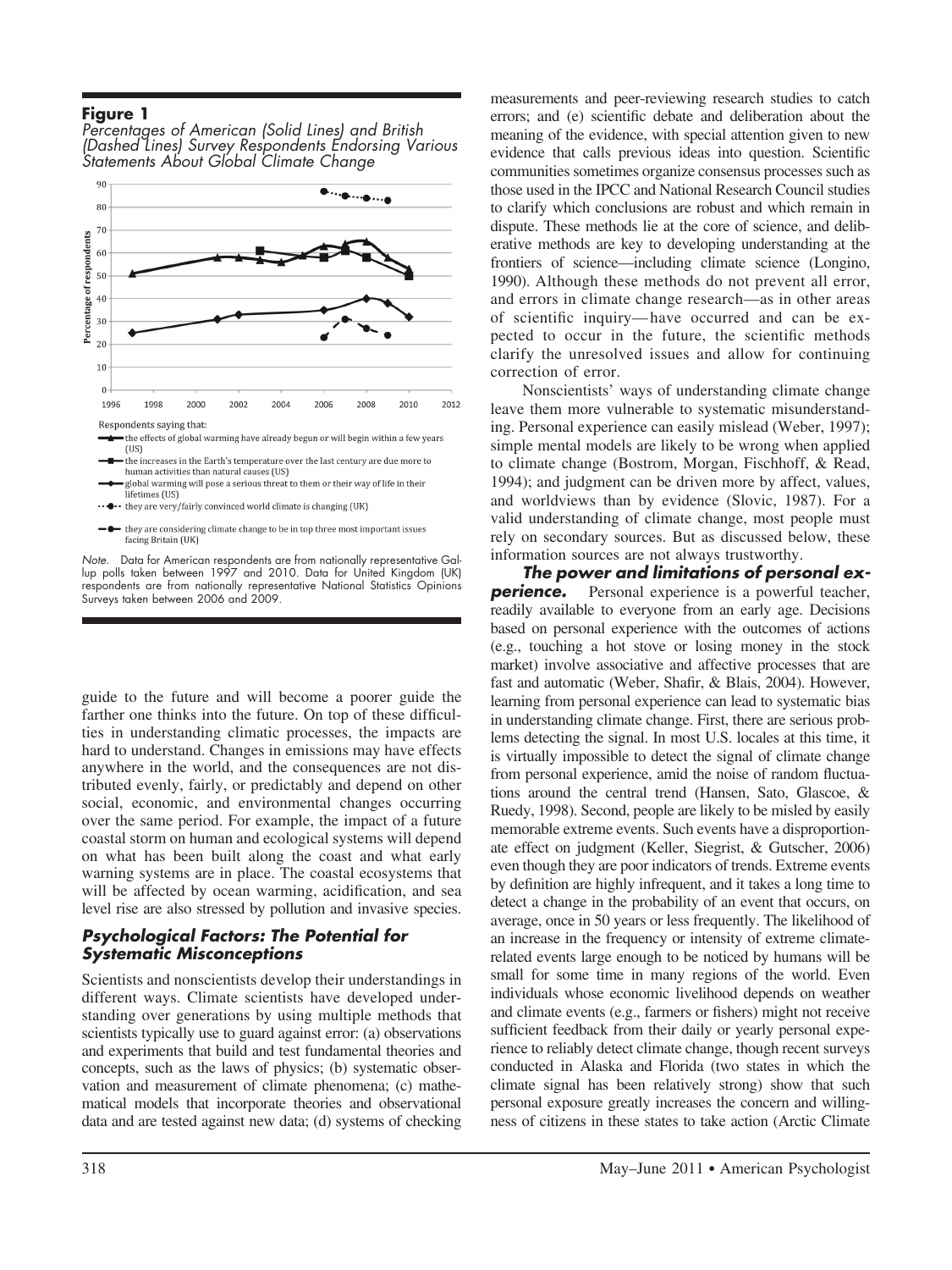Impact Assessment, 2004; Leiserowitz & Broad, 2008).<sup>6</sup> These studies are noteworthy for examining people's attempts to learn about climate change from personal experience, providing direct empirical evidence about the power as well as the shortcomings of this form of learning in this domain, rather than extrapolating from results of research in other domains.

Third, experiential learning tends to bias the public's understanding because of a tendency to over-weight recent events (Hertwig, Barron, Weber, & Erev, 2004). The evaluation of probabilistic outcomes follows classical reinforcement learning models, in which positive (negative) consequences increase (decrease) the likelihood of a behavior that gave rise to them. Such learning processes give recent events more weight than distant events, which is adaptive in dynamic environments where circumstances change with the seasons or other cycles or trends (Weber et al., 2004). Because extreme events have a small probability of having occurred recently, they usually have a smaller impact on the decision than their objective likelihood of occurrence would warrant. But when they do occur, recency weighting gives them a much larger impact on judgment and decision than their probability warrants, making decisions from experience more volatile across past outcome histories than decisions from description (Yechiam, Barron, & Erev, 2005). As a result, nonscientists can be expected to overreact to rare events like a hurricane or a heat wave (Li, Johnson, & Zaval, 2011) but most of the time to underestimate the future adverse consequences of climate change. Beliefs in climate change have been shown to be affected by local weather conditions (Li et al., 2011), and a relatively cool 2008 may have influenced the drop in American concern about climate change in 2008–2009 (Woods Institute for the Environment, 2010). Confusing weather with climate increases the potential for these sorts of error (Weber, 2010). Climate scientists can also overreact to single vivid events, but their greater reliance on analytic processing, accumulations of data, statistical descriptions and model outputs, and scientific deliberation and debate can be expected to dampen this tendency. Without such correctives, nonscientists are more likely than scientists to accept evidence that confirms preexisting beliefs and to fail to search out disconfirming evidence (Evans, 1989). The scientific method can be seen as a cultural adaptation designed to counteract the emotionally comforting desire for confirmation of one's beliefs, which is present in everyone (M. Gardner, 1957).

Finally, nonscientists differ from scientists in the way they react to uncertainty. Rather than using probability theory to gauge and express the degree of belief in possible future events and to incorporate new evidence, nonscientists respond to uncertainty in ways that are more emotional than analytic (Loewenstein, Weber, Hsee, & Welch, 2001) and in qualitatively different ways depending on whether the uncertain events are perceived as favorable or adverse (Smithson, 2008). Nonscientists prefer concrete representations of uncertainty that relate to their experience (Marx et al., 2007). To satisfy this preference, some scientists translate probabilistic forecasts into a small set of scenarios

(e.g., best- to worst-case) to facilitate strategic planning by professional groups such as military commanders, oil company managers, and policymakers (Schoemaker, 1995).

*The limits of simple mental models.* Simple mental models help people comprehend complex phenomena, but incorrect mental models can cause serious problems. This latter scenario has commonly occurred with respect to climate change. Researchers have been studying mental models of climate change since the early 1990s and have identified several ways in which many nonscientists' mental models diverge from those of climate scientists (e.g., Bostrom et al., 1994; Kempton, 1991; Reynolds, Bostrom, Read, & Morgan, 2010). When climate change first emerged as a policy issue, people often confused it with the loss of stratospheric ozone resulting from releases of chlorofluorocarbons. This view has become less prevalent as the "ozone hole" issue receded from the news pages and public attention. However, confusion of climate with weather and confusion of the causes of climate change with the causes of "pollution" remain at least as prevalent as they were in the early 1990s despite advances in the science of climate change and continuing efforts to explain the science to nonscientists (Reynolds et al., 2010).

The fairly widespread but false beliefs that recycling household waste and tightening regulation on air pollutants such as sulfur and nitrogen oxides would help ameliorate climate change (Kempton, 1991; Reynolds et al., 2010) are consistent with a mental model that fails to distinguish between climate change and general "pollution." The confusion of greenhouse gases with more familiar forms of pollution is especially troublesome because it supports the incorrect inference that "the air will clear" soon after emissions are reduced. But unlike familiar air pollutants, which stay airborne for only a short time, most greenhouse gases continue to warm the planet for decades or centuries after they are emitted (Solomon et al., 2009).

Another important role of mental models is that they shape climate expectations. For example, early English settlers in North America assumed that climate was a function of latitude, so they expected Newfoundland, which is south of London, to have a moderate climate. Despite repeated experiences of far colder temperatures and resulting crop failures, colonists clung to their expectations that were based on latitude, and they generated ever more complex explanations for these deviations from expectations (National Research Council, 1999). In a more recent example, farmers in Illinois were asked to recall salient temperature or precipitation statistics during the preceding seven growing seasons (Weber, 1997). Those farmers who believed that their region was undergoing climate change recalled temperature and precipitation trends consistent with this expectation, whereas those farmers who believed in a constant climate, recalled temperatures and precipitations consistent with that belief. Both groups showed similar degrees of error in their weather event memories, but

<sup>6</sup> A recent study of United Kingdom residents similarly found that recent personal experience with a climate change impact, namely local flooding, increased people's concern about climate change and their willingness to conserve energy (Spence, Poortinga, Butler, & Pidgeon, 2011).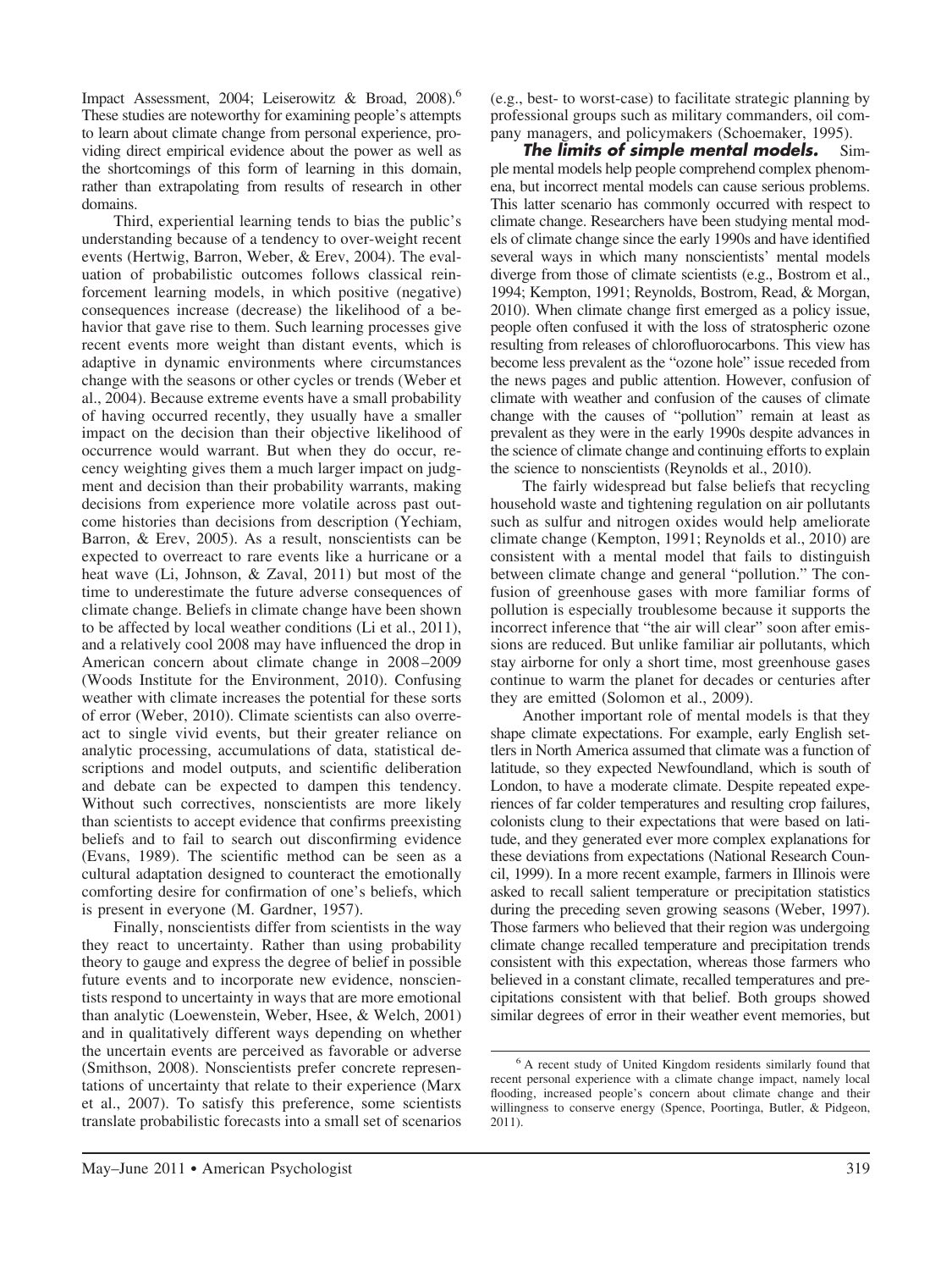their mental models of either constancy or change in climate variables biased the direction of their errors in perceptions and memory.

*Cognition driven by affect, values, and worldviews.* Evidence from cognitive (Sloman, 1996), social (Chaiken & Trope, 1999), and clinical (Epstein & Pacini, 1999) psychology indicates that judgments and decisions are influenced by associative and affective processes as much or more than by analytic processes, a distinction that has also been applied to judgments and choices in the climate change domain (Weber, 2006, 2010). The human associative processing system is evolutionarily older and operates quickly and automatically. It maps experienced uncertain and adverse aspects of the environment into affective responses (e.g., fear, dread, anxiety) and thus represents risk as a feeling (Loewenstein et al., 2001). This contrasts with analytic processes, which work by algorithms and rules (e.g., the probability calculus, Bayesian updating, and formal logic) that must be taught explicitly, operate more slowly, and require conscious effort and control. Climate scientists are trained to (and by and large do) attempt to base their judgments on analytic processing of large amounts of information. Nonscientists, on the other hand, typically rely on more readily available associative and affective processing. This tendency opens judgments of risk to influence by the way a particular hazard is labeled. For example, reports about "mad cow disease" elicit greater fear than reports about incidences of bovine spongiform encephalitis (BSE) or Creutzfeld-Jacob disease, the more abstract, less affect-laden scientific labels for the same disorder (Sinaceur, Heath, & Cole, 2005). This is not to say that scientists are always immune to the influence of nonrational processes, and examples of systematic biases in prediction exist in such areas as energy use (Shlyakhter, Kammen, Brodio, & Wilson, 1994) and climate science (Morgan & Keith, 1995).

Climate change is a relatively new, emerging attitude object (Stern, Dietz, Kalof, & Guagnano, 1995). Several lines of research converge on the conclusion that fundamental values and worldviews help shape how people develop attitudes about such phenomena. An affective dimension of attitudes is evident in the process of moral norm activation (Schwartz, 1977). People experience a sense of obligation to act (a personal moral norm) when they are aware of negative consequences to others from some state of affairs and ascribe responsibility to themselves for those consequences. This process affects concern with environmental risks (Dunlap & Van Liere, 1978; Stern, Dietz, & Black, 1985), including those of climate change (Dietz, Dan, & Shwom, 2007). The norm-activation process is connected to personal values (Schwartz, 1994), with "selftranscendent" values linked to environmental concerns through beliefs about consequences for others and about personal responsibility (Stern, Dietz, Abel, Guagnano, & Kalof, 1999). A related analysis rooted in anthropology links environmentalism to egalitarian views (Dake, 1991; Douglas & Wildavsky, 1982; O'Connor, Bord, & Fisher, 1999). Judgments of environmental risks also relate to broad environmental worldviews (e.g., adherence to the

New Ecological Paradigm; see Dunlap & Van Liere, 1978; Stern, Dietz, & Guagnano, 1995).

Judgments of the riskiness of physical and environmental processes are strongly affected by perceived qualitative characteristics of the hazards, which can evoke affective reactions. These characteristics have been described in a two-dimensional space representing the degree to which hazards are familiar versus dreaded and known versus unknown (Slovic, 1987). These affective aspects of cognition are the basis of rhetorical appeals used in climate policy debates, as discussed below.

#### *Social Factors: The Struggle to "Frame" Climate Change*

Because it is hard to understand climate change from personal experience, people often rely on others presumed to be more expert to answer their questions about climate change. For the most part, they do not go to climate scientists directly but rather to intermediary sources, predominantly in the mass media, that present information and opinions in language and graphics that are easy to comprehend (Soroka, 2002). For most Americans, exposure to "climate change" has been almost entirely indirect, mediated by news coverage, Internet postings, informal conversations, and documentaries and video footage of events in distant regions (such as melting glaciers in Greenland) that describe these events in relation to climate change.

Media reporting follows rules different from those of science. Accurate description of the world is only one objective of an enterprise that also seeks to maximize audience share and to conform to the interests or values of the media outlet's owners or advertisers (Hoggan, 2009; Hulme, 2009). American news media tend to frame stories dramatically (e.g., as impending dangers or as controversies with two sharply opposing sides) and to report "breaking" news stories in preference to stories of slow-onset or chronic phenomena. These concerns and routines can introduce bias, but most audience members have limited resources to evaluate the accuracy and motivation behind media reports. Accurate or not, media reports influence people's thoughts and feelings (Krosnick & Kinder, 1990). The long tradition of psychological research in risk communication has included studies of the effects of risk messages about climate change impacts (e.g., Moser & Dilling, 2007; O'Connor, Bord, Yarnal, & Wiefek, 2002).

In the climate policy debate, the American mass media have, sometimes inadvertently, promoted the view that even aspects of climate change that are uncontroversial among scientists are matters of serious scientific debate (Boykoff & Boykoff, 2004). On one side of the controversy portrayed in the media are predictions emanating from some environmental movement organizations, supported by scientists concerned about the potential consequences of climate change, of catastrophes resulting from climate change, including famine and political instability in developing countries, loss of species and ecosystems, and new public health disasters. Advocates have publicized vivid images of the future they fear, in films such as *An Inconvenient Truth* (David, Bender, Burns, & Guggenheim,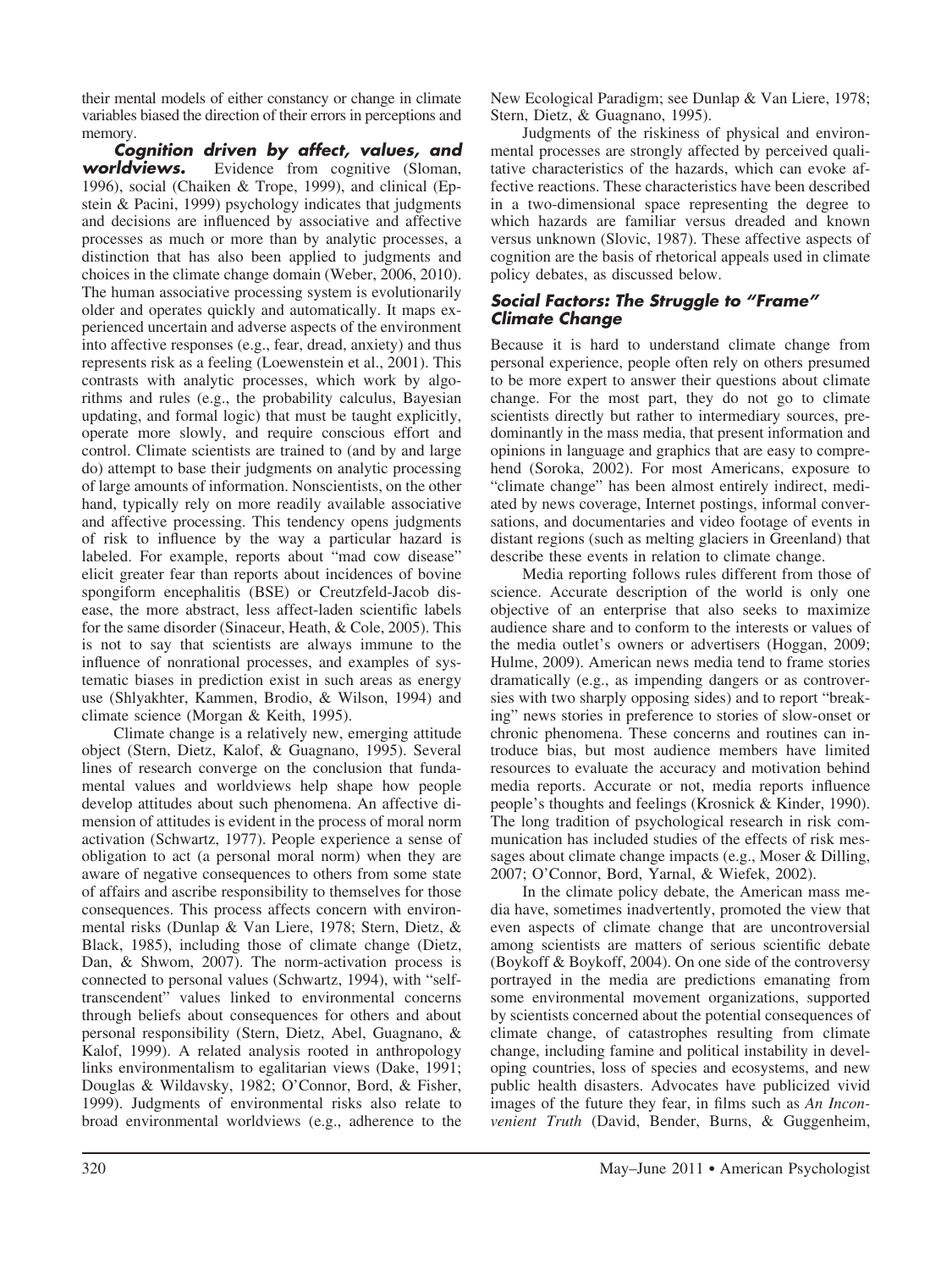2006), and emphasized the growing scientific consensus about many climate change conclusions and the human responsibility for climate change. This narrative emphasizes elements of dread and unknown risk, which induce concern and make for a dramatic media story, and activates personal moral norms to act to reduce such risks through its claims that negative consequences from climate change will be large and highly probable and that people are responsible. This view has sometimes been characterized as a "Pandora's box" frame (Nisbet & Scheufele, 2009). By suggesting that future catastrophe is certain unless action is taken, it goes beyond what many scientists consider defensible. However, the idea that continued emissions of greenhouse gases increase the likelihood of catastrophe is entirely consistent with scientific knowledge (National Research Council, 2010a).

The "other side" presented by the media presents various forms of reassuring pictures of the future and critiques of climate science. Such accounts tend to cite (a) the small number of legitimate scientists who interpret the existing evidence base on climate change from a skeptical perspective, focusing more on existing uncertainty about future climate events and their consequences for human welfare than on the potential downside risk of these uncertain events, as well as (b) less scientifically expert sources (see Footnote 2) engaged in an ongoing movement in the policy world to deny the reality and recently, even the science, of climate change. This movement has been funded by some major oil and gas companies and wealthy conservative individuals and is largely implemented by conservative think tanks (Dunlap & McCright, 2010; Hoggan, 2009; McCright & Dunlap, 2003). It has been guided by research conducted for Republican Party strategists and aided by a small number of contrarian scientists, several of the most prominent of whom were veterans of an earlier, industry-funded campaign to minimize the health effects of tobacco smoke (Oreskes & Conway, in press). Not organized from a single place, these efforts are best characterized as an elite-driven social movement to shape public perceptions, interpretations, and concerns, motivated by objectives that include a desire to maximize the welfare of corporations in the fossil fuel sector and an ideological opposition to federal regulation, which movement proponents see as the likely consequence of a national commitment to contain climate change (Hoggan, 2009).

The climate change denial movement has promoted a number of beliefs about the physical phenomena of climate change that, if widely accepted, are likely to favor the movement's policy objectives: the beliefs that climate change is not happening or has not yet been demonstrated to be happening; that if it is happening, its causes lie in natural phenomena rather than human activity; that its consequences will be familiar and relatively mild (e.g., a small increase in average temperature); and that actions to limit greenhouse gas emissions will be catastrophic for economic and other widely held values.

An important part of the denialist framing has been to characterize the science concerning the existence, causes, and consequences of climate change as "uncertain" and to

suggest that "uncertainty" means that the global climate may not be changing and that delays in action are therefore prudent. The policy argument is that it is unwise to undertake expensive "fixes" to a problem that may not exist and that action should wait until the science is definitive. The denial movement has emphasized scientific uncertainty by publicizing events and evidence that appear to contradict parts of the scientific consensus. It has exploited the propensity in U.S. journalism to cover controversies by presenting its view of climate change as "the other side of the story." The influence of this "scientific uncertainty" frame has probably increased as a result of economic pressures on news outlets, which have thinned the ranks of science journalists and left fewer professionals with time to develop informed judgments about which factual claims have enough veracity to deserve serious coverage.

In the fall of 2009, denialists publicized a few errors in the 2007 IPCC reports and some e-mail correspondence between individual climate scientists that appeared to suggest the selective and biased reporting of climate data. While errors in a scientific report and the behavior of a small number of scientists are regrettable, neither of the events appears to warrant their use in the framing of climate change as a conspiracy by liberal politicians and grant-seeking scientists, thereby generally discrediting the enterprise of climate change science. The report of the United Kingdom's House of Commons Science and Technology Committee (2010) cleared the University of East Anglia's Climatic Research Unit from any charges of tampering with data or perverting the peer review process to exaggerate the threat of global warming. A review by the InterAcademy Council (2010), a group of 12 National Academies of Science, prompted in part by the revelation of errors in the last IPCC assessment, found the IPCC's review process sound and thorough but recommended stronger enforcement of existing IPCC review procedures to minimize future errors. Despite these and other rebuttals of charges of a climate conspiracy, continued allegations have allowed the denialist movement to block national policy action in the United States since the 1990s, in spite of a growing scientific consensus and initially supportive public opinion (McCright & Dunlap, 2003).

The denialist narratives effectively apply psychological knowledge about risk perception and the bases of environmental concern. They question the accuracy of isolated pieces of evidence, with the implication that the entire construct of climate change will fall like a house of cards (Pollack, 2007). They portray the risks of climate change as natural, familiar, and improbable—characteristics associated with low risk perception and concern (Slovic, 1987). In the terms of norm-activation theory, they deny negative consequences of climate change for people, claim that human actions are not responsible, and further assert that actions to limit climate change will be responsible for strong negative consequences (for the economy and jobs). These claims tend to counteract moral norms to reduce emissions and to activate morally based opposition to emissions reduction efforts.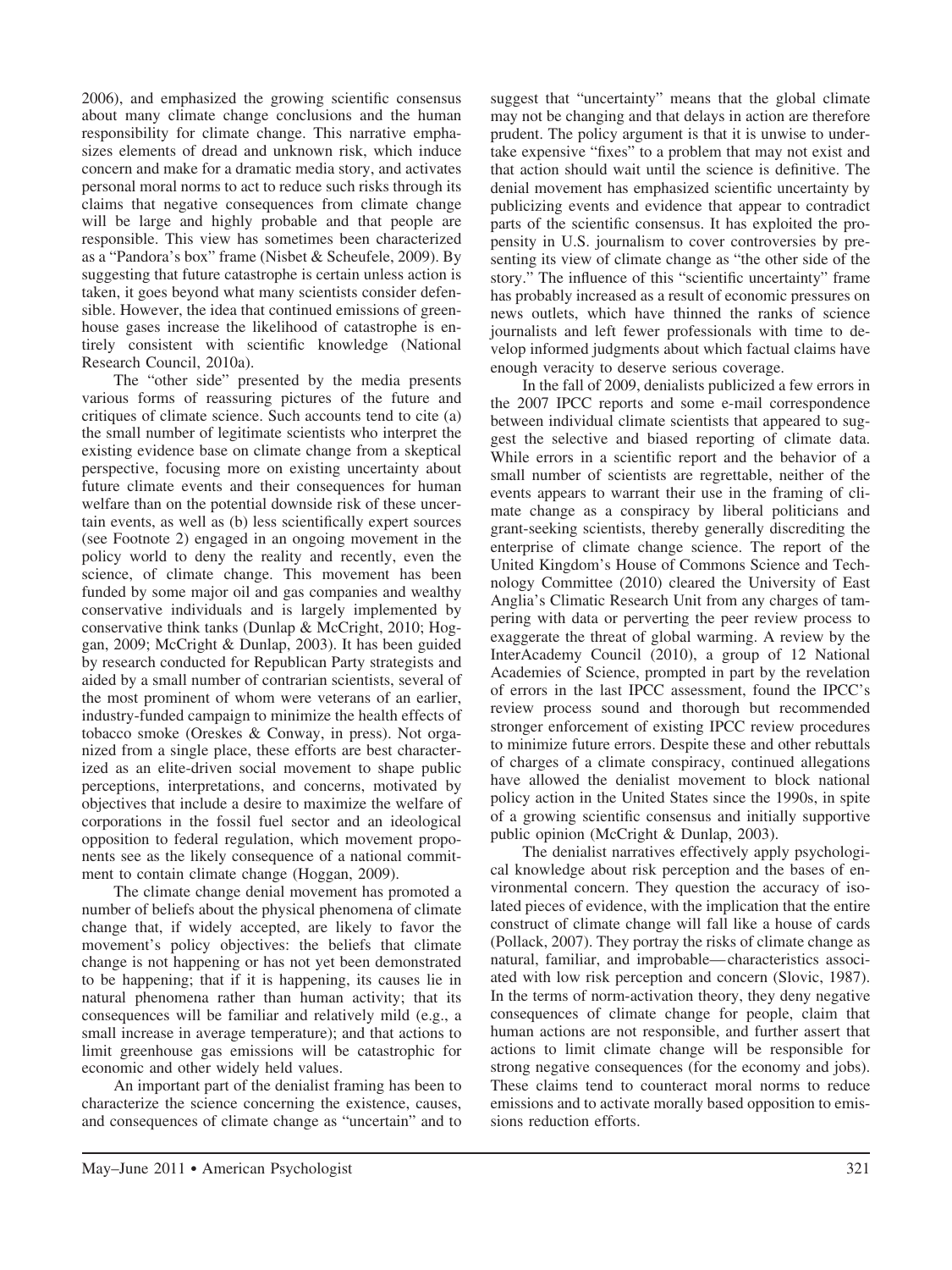Such arguments about climate risks have been described in an influential line of research under the rubric of "social amplification of risk" (e.g., Kasperson et al., 1988; also see Hulme, 2009). The arguments of opposing sides reflect opposing value priorities. The denialist narratives appeal to "self-enhancement" values (Schwartz, 1994) and are most strongly propounded in American politics by opponents of government regulation of business and defenders of individualism. The environmental disaster narratives appeal to an opposing set of "self-transcendent" or "biospheric-altruistic" values that emphasize collective and ecological well-being (see Stern et al., 1999). Thus, acceptance of the more alarmist climate narratives has been associated with liberal politics, just as acceptance of the denialist narratives has been associated with conservative politics (Leiserowitz, Maibach, & Roser-Renouf, 2008). Information sources in the media have promoted climate change narratives in line with their ideological leanings. Not surprisingly, U.S. public opinion has become polarized over time along liberal–conservative lines and by political party identification (McCright & Dunlap, in press), as shown in Figure 2.

In this debate, some advocates on both sides have tried to take advantage of widespread confusion of climate with weather and have cited notable weather events as evidence for their views on climate change. Thus landfalls of particularly powerful hurricanes on the U.S. mainland have been cited as evidence of climate change, and unusual cold snaps or snowfalls have been cited as

#### **Figure 2**

*Percentages of American Respondents Saying That the Effects of Global Warming Have Already Begun, by Party*



*Note.* Percentages of American respondents indicating in Gallup polls taken between 1997 and 2010 that they believed that the effects of global warming had already begun or would begin within a few years are shown as a function of self-described political affiliation (diamonds for Democrats and squares for Republicans).

evidence against it. Such arguments are much more likely to come from politicians and policy advocates than from scientists. Such experiential but essentially irrelevant evidence is particularly influential with members of the public (about 30% of the U.S. population) who have little trust in science and scientists (Malka & Krosnick, 2009). Advocates have also tried to shape attitudes toward policy options by giving favorable labels to their favorite policies (e.g., "green jobs" or "clean coal"). Such framings can be effective. For example, Hardisty, Johnson, and Weber (2010) found that 65% of Republicans were willing to pay a  $CO<sub>2</sub>$  emission reduction fee on airline tickets when the fee was labeled a carbon *offset* but that this percentage dropped to 27% when the fee was labeled a carbon *tax.*

Even though a (slight) majority of Americans accept the idea that climate change is occurring and is anthropogenic (as shown in Figure 1), the effects of the struggle over framing can be seen in a recent decline in the level of acceptance and especially in the increasing ideological polarization of climate change beliefs in the U.S. public, most strongly evident among people who consider themselves well-informed (Dunlap & Mc-Cright, 2010). Leiserowitz et al. (2008), on the basis of large online surveys that assessed respondents' world views as well as perceptions and attitudes toward climate change, described the U.S. public as divided into distinct "interpretive communities," each with its characteristic risk perceptions, affective imagery, values, and sociodemographic characteristics. From climate change naysayers (who perceive climate change as a very low or nonexistent danger) to climate change alarmists (who hold high-risk perceptions and extreme images of catastrophic climate change) and other groups in between, each subpopulation holds significantly different values and beliefs on social and political issues and different views on the need for individual behavioral change and governmental intervention. This pattern is consistent with the above analysis of a public confronted with complex physical phenomena that cannot be understood without mediated knowledge, subject to normal cognitive and affective limitations, and surrounded by a politicized struggle to shape understanding that is amplified by polarized media that offer knowledge claims congenial to selected audiences' goals, values, and worldviews.

It is important to emphasize that this U.S. story has not been the global one. In many other countries, public understanding appears to be much closer to scientific understanding than is the case in the United States. Until relatively recently, the denialist movement has also been almost uniquely a U.S. phenomenon, judging from the national origin of denialist books (Dunlap, 2009). Recently, it has been globalizing. There has been a sharp increase in the publication of such volumes in other countries, starting in the United Kingdom, and public opinion data there are showing corresponding small decrements in acceptance and concern, as shown in Figure 1.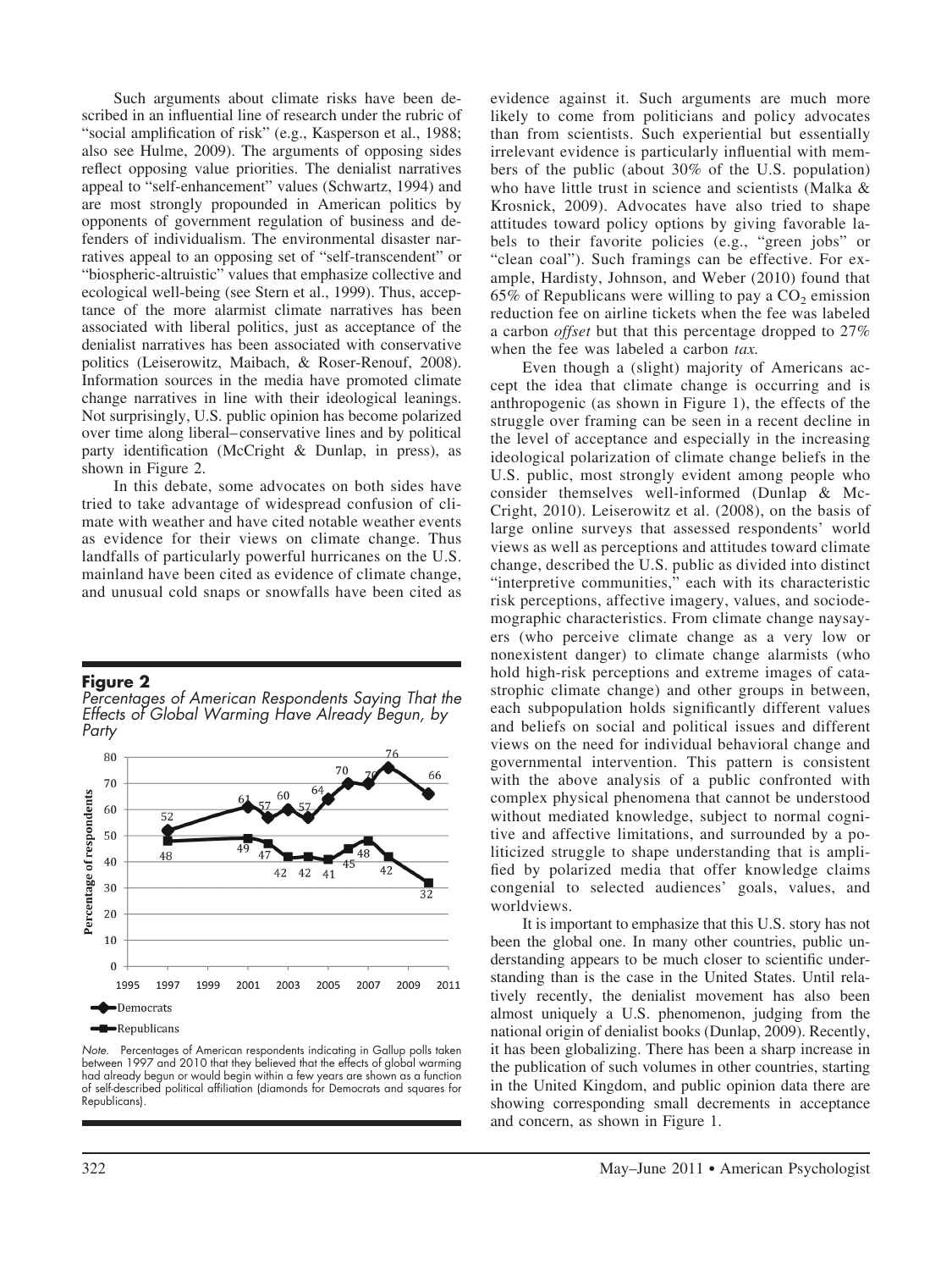## **The Future of Public Understanding and Its Relation to Action**

The trajectory of public understanding frustrates many climate scientists and educators who see climate risks growing, understand that delayed action will increase the risks further, and believe that concerted action is needed now to reduce them (e.g., Hansen, 2009). Many of these concerned individuals see climate literacy and continuing efforts by scientists to explain what they know as the way to accomplish the objectives of improved public understanding, increased public concern about climate change, and increased public support and action to reduce climate risks. However, unless existing behavioral science evidence collected in different domains of application is brought to bear on climate literacy and education, there is no reason to believe that future efforts will be any more successful in improving public understanding or willingness to take action related to climate change than past efforts have been. Conventional educational and informational programs are unlikely to have a major effect on aggregate public opinion, and more effective strategies need to be devised to improve public understanding and to increase individual and collective action. As political ideology plays a large role in people's beliefs about climate change and their policy support, problems with public understanding are not mainly due to a knowledge deficit but often result from a deficit in trust in the conveyors of climate models and data (Malka & Krosnick, 2009).

### *Improving Public Understanding*

Public understanding of climate change needs improvement, but the problem is not one of "illiteracy." In comparison to the rest of the world, the American public has an average amount of knowledge about climate change and an average understanding of climate change phenomena (Brechin, 2003). U.S. adults who doubt that climate change is happening, is anthropogenic, or presents serious risks should be assumed not to have a deficit of knowledge but rather to have different understandings. Individuals holding mental models that conflict with the available scientific evidence are not a blank slate, as the metaphor of illiteracy suggests, so the needed educational process is not one of adding to knowledge but one of inducing conceptual change. Research on science education indicates that preconceptions that conflict with scientific understanding can be tenacious and that instruction that does not address them typically fails to help learners adopt mental models that are scientifically accurate (National Research Council, 2005). A developing literature, focused mainly on teaching fundamental scientific concepts to children, identifies common preconceptions in some areas of science and studies "learning progressions" that can lead learners effectively from their preconceptions to mental models that are consistent with scientific understanding (National Research Council, 2007). Changing adults' misconceptions about climate change will likely prove more difficult than teaching children, but the general principle of beginning with learners' preexisting mental models surely applies (Bostrom et al.,

1994; Kempton, 1991). What can scientists and educators do to improve U.S. public understanding? We begin by stating a position in favor of "nonpersuasive communication" (Fischhoff, 2007). Much of value can be gained by efforts to inform the public in ways that are not disguised efforts to engage support for a line of public policy. Thus, it is important for scientists to continue to explain what is and is not known about climate change to journalists, policymakers, and the general public, using normal science education approaches, and to explain the difference between reducible versus irreducible uncertainty. Such efforts will be valuable to people whose understandings already approximate those of scientists, whose understandings are relatively unformed, or who become more open to input from scientists in the future. It is also important to continue to correct errors and mischaracterizations of the science of climate change, which continue to be publicized despite repeated corrections. These efforts are necessary, though unlikely to be sufficient, to raise the level of public understanding in the current politicized environment.

Other approaches are needed in addition. One is to explain a simple conceptual frame for understanding climate change that is more congruent with the state of knowledge than the persuasive frames on offer now—a frame that does not claim too much for the ability to make climate predictions or exaggerate the import of existing scientific uncertainties.<sup>7</sup> Recent scientific reports are beginning to define such a frame—one that emphasizes risk or uncertainty management (Gober, Kirkwood, Balling, Ellis, & Deitrick, 2009; National Research Council, 2009, 2010a, 2010b, 2011; Pollack, 2007). In this frame, climate change is shown to alter the profile of risks from the many events associated with climate, typically increasing such risks, including catastrophic ones. Responses to climate change are presented as options for risk management, not as selfevident responses to a predictable future.

The risk management frame is readily understandable. Everyone faces catastrophic risks (from life-threatening diseases, automobile accidents, house fires, and even climaterelated events), and everyone understands strategies for managing them. One strategy is to reduce activities that might lead to catastrophe (e.g., controlling our diets, staying off icy roads, or for climate change, adopting energyefficient and low-emissions technology). Another is to lower the cost of catastrophic events if they occur (e.g., installing air bags and fire extinguishers, buying health and fire insurance, or, with climate change, protecting vital infrastructure and improving early warning and emergency response capabilities). Yet another strategy is to invest in a better understanding of the risk profile and of the likely costs and benefits of the risk management options. People manage risks by employing combinations of these strategies or by employing none of them and taking their chances.

<sup>7</sup> Pidgeon and Fischoff (2011) provide numerous concrete suggestions for how to better communicate uncertain climate risks.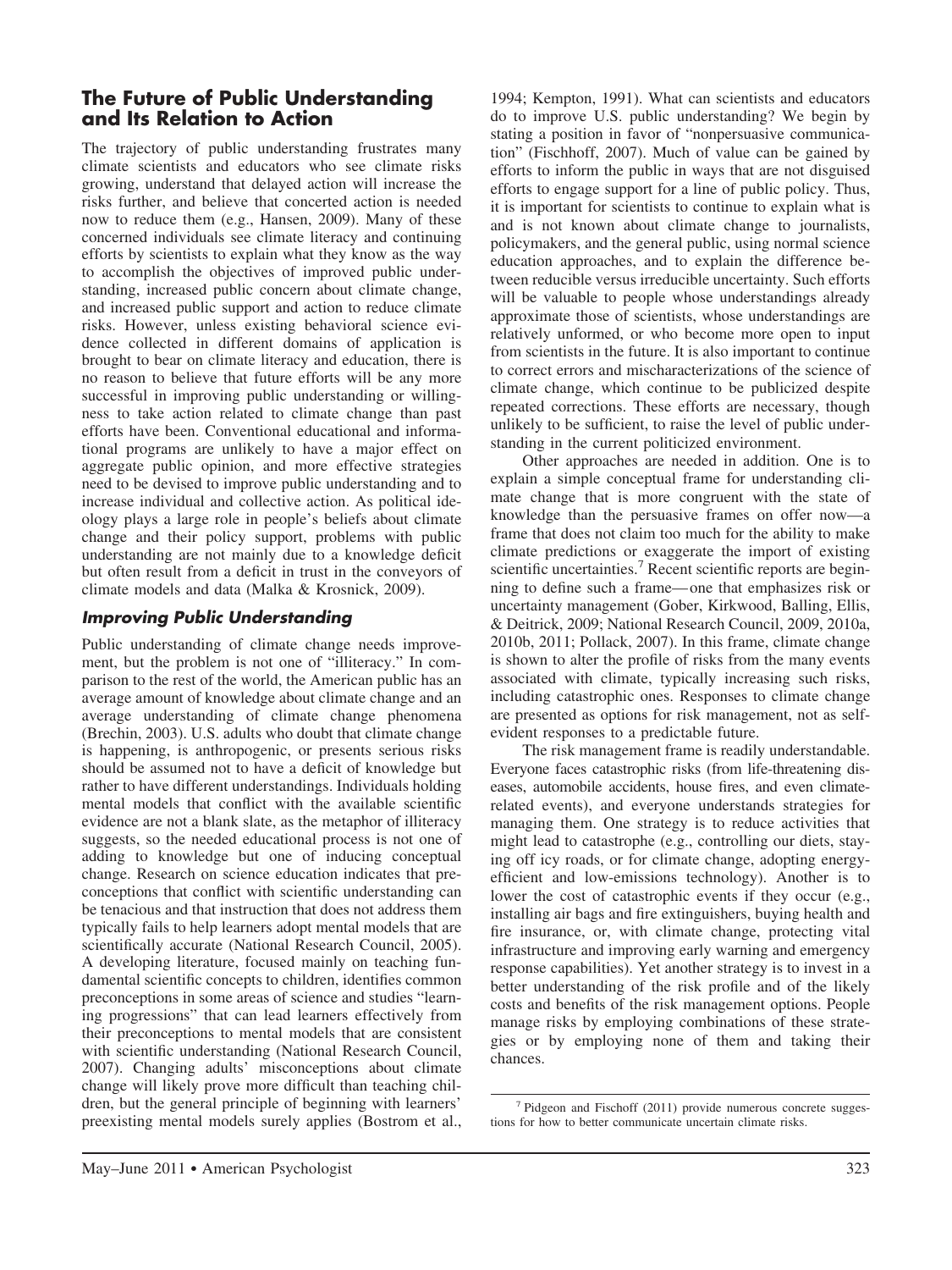In this frame, the role of science is to help characterize the risks, show how risk profiles are changing, and assess the consequences of the response options and thus inform decision making. Science has been doing this by establishing important fundamental facts about past and current climate and about the processes that govern climate change. Science has also been improving its capability to describe risk profiles, that is, to estimate how climate change—and human responses to it—will affect the likelihood and intensity of various outcomes of concern.

We believe that people who understand climate science as providing information about risk profiles will be well prepared to interpret new information as knowledge develops about climate change and the options for response. They will not expect more precise predictions than science can offer, and so, when a single event seems to go against a predicted trend, might realize that this does not question the entire scientific enterprise.

Information about risk profiles does not offer predictions, but it still can be very useful for practical decision making. For example, Gober et al. (2009) presented a set of scenarios of future water availability in Phoenix, Arizona—an area that climate change will make more arid—based on varying policy decisions superimposed on a range of peer-reviewed climate models. Despite uncertainties about both climate and policy, participants in a simulation exercise were able to reach several important policy-related conclusions, including that current levels of water consumption are unsustainable under most climate scenarios and that feasible reductions in residential water use would allow the region to weather even the most pessimistic climate projections if action begins soon.

A second approach to improving understanding emphasizes providing better mental models, that is, understandings that accurately convey the essence of what is and is not known about climate risks and that counteract prevalent misconceptions. Some important misconceptions were identified above and suggest the following key elements of a better mental model (National Research Council, 2009, 2010a, 2011): (a) Future climate will be unlike the climate at any time in the 10,000 years of recorded human history. (b) The global climate is a complex system that may have tipping points or thresholds that, once crossed, lead to irreversible events. Major climate "surprises" cannot be ruled out. (c) Climate change is not a single hazard like a hurricane or heat wave but a process that changes the likelihood of many hazards. (d) Personal experience is a misleading guide to climate change. (e) Climate change processes have considerable inertia and long time lags; thus, either action or delay now will shape the world for generations. These insights reflect some of the important established facts about climate change, selected to directly counter common misconceptions, such as that the future will be much like the past; that even after extreme events, things will return to normal; that recent weather signals global trends; that if we just reduce greenhouse gas emissions, we can solve the problem fairly quickly, as we did with urban smog and the "ozone hole"; and that waiting for scientific certainty is a low-cost option.

Climate scientists, educators, and psychologists need to find effective ways to replace misleading frames and mental models with ones that more accurately reflect both what science knows and the limits of scientific understanding. More research is needed to find the most important mental model elements and the best learning paths from erroneous ideas to ones more consistent with the science. It may be necessary to confront inappropriate mental models explicitly, perhaps using dialogue formats. It may sometimes be useful to present climate change information in terms of risk profiles combined with scenarios. It may be useful to draw analogies to other domains of risk and uncertainty (health/cancer, time and circumstances of death, financial circumstances at retirement) and provide demonstrations of the value of protective or preventive action (Weitzman, 2007).

Even strong efforts to teach better frames and mental models may not yield rapid improvement in public understanding. Resistant mental models, cognitive and emotional investments in current understandings, misguided media attempts at balanced coverage, and the vigorous campaign to deny the science are major barriers to change. It may take noneducational scenarios to shake up thinking on a relatively short time scale. One such scenario depends on climate-related catastrophe. Beliefs in climate change are affected by local weather conditions (Li et al., 2011), and a relatively cool 2008 may have influenced the drop in American concern about climate change in 2008–2009 (Woods Institute for the Environment, 2010). Recency effects can work in the other direction as well. An event or string of climate-related events might shift public opinion if it is vivid and catastrophic, if it strikes in the United States and gets intense media coverage, and if it fits a widely held mental model of climate change (e.g., a deadly heat wave like the one in Europe in 2003 might be widely attributed to climate change, but a catastrophe from floods or forest fires might not). This scenario might increase concern about climate change, but ironically, it would depend on the erroneous equation of climate and weather.

Another scenario for change involves leadership by elites in major corporations and the national security establishment who are already changing their thinking. Many major corporations already accept that climate change is happening and see the need to adapt or the opportunity to profit by offering new products and services (Global Roundtable on Climate Change, 2007). The U.S. national security and intelligence communities have come to see climate change as a security threat and are preparing to adapt (U.S. Department of Defense, 2010). If such actors become more publicly engaged, the balance of media coverage may begin to change in ways that affect public understandings nationally.

Yet another scenario for improving understanding relies not on transmission of information but on two-way communication and the engagement of people in practical decisions, particularly related to resilience to climate change. Climate change may call for different decisions to be made in domains from land use planning in coastal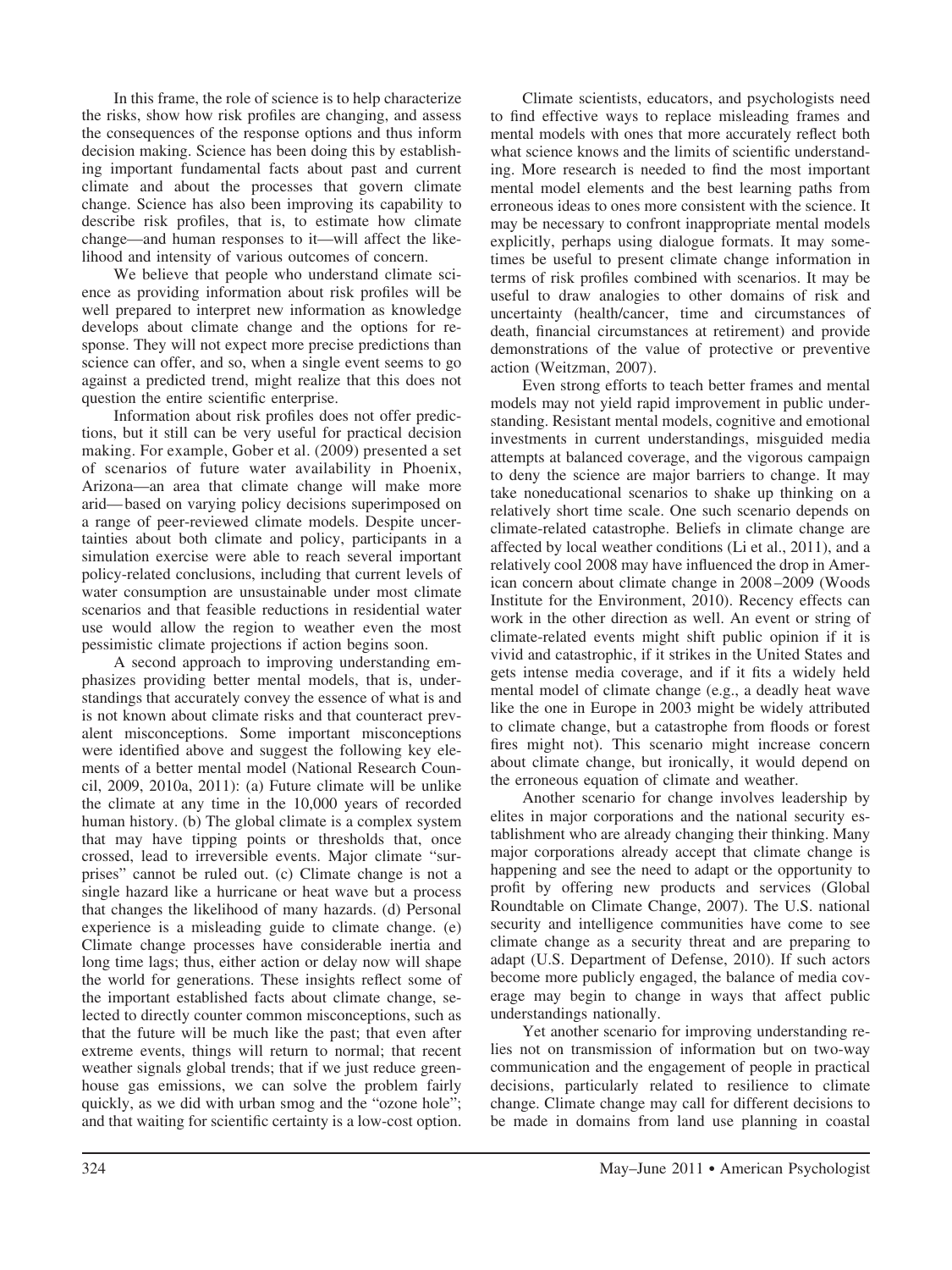zones to the redesign of storm water systems to strategies for protecting endangered species (National Research Council, 2009). Participants in these decisions will need a good working knowledge of climate change, at least as it relates to those decisions. Efforts to provide such understanding, often called decision support, can be effective if based on an understanding of the ways the intended audiences think about climate change and if developed through processes that engage the decision makers in developing working knowledge (Center for Research on Environmental Decisions, 2009; National Research Council, 1999, 2009). Simply "translating" climate science into less technical language without such understanding is likely to be inadequate, but well-designed decision support systems might actually improve public understanding.

#### *From Understanding to Action*

How might improved public understanding affect action on climate change? Understanding can affect concern and support for policies, as the struggle to frame the issue indicates. However, the effect of education and information on other kinds of action, such as household and organizational actions to reduce emissions directly, is likely to be quite limited. Research shows that such effects are usually weak at best because of noninformational barriers to behavioral change (G. T. Gardner & Stern, 2002; Stern, 2011, this issue).

All the evidence suggests that trying to alter understanding is not an efficient way to induce people to act personally to reduce climate risks. Lack of understanding and concern is not the limiting factor. Public support for policies to reduce fossil fuel consumption (61%–87% depending on the policy) is much stronger than public belief that climate change is anthropogenic (50%) (Leiserowitz, Maibach, Roser-Renouf, & Smith, 2010). Many people already accept low-carbon energy policy objectives and are willing and able to assimilate good information on how to reduce their emissions regardless of what they understand about climate change. Much is known about how to increase environmentally significant behavior (see Stern, 2011). Efforts along these lines need not depend on changing public understanding and might help promote widely accepted policy goals without invoking the difficult politics of climate change.

## *An Expanded Role for Psychology*

Psychology as a discipline has played only a minor role in contributing to our current understanding of the American public's knowledge and attitudes about climate change and their ability and willingness to take action. Studies that examine public knowledge about behaviors that reduce energy consumption (Attari, DeKay, Davidson, & Bruine de Bruin, 2010), for example, are more likely to be conducted by engineers or management consultants than by psychologists. Many of the studies cited above to support assumptions about people's information processing related to climate change beliefs and actions were conducted in different domains, many of them using abstract stimuli (e.g., monetary lotteries) and conducted in lab settings. Although such studies and their results can be instructive in providing research hypotheses, there is a large need for psychological research that tests these hypotheses in the climate change domain and in field settings. There is also a strong need for comparative studies conducted across countries and cultures that differ on socioeconomic, politicalideological, and other dimensions. Too much of psychological theory and lore is based on experiments conducted with privileged undergraduates at American universities. Success in dealing with climate change in the long run on a global scale will depend in part on developing a better understanding of cultural differences in values, beliefs, and goals that influence climate change perceptions and actions.

Psychology can also provide more and better input into educating both the general public and influential intermediaries such as journalists about climate change. The distinction between learning from experience versus learning from description needs to be explored more in the context of learning about future possible common as well as rare consequences of climate change. Given the long time horizons with which such experiential feedback would be provided by the "real world," psychology could collaborate with designers of virtual realities to design test beds for its theories and to design learning environments that can significantly shorten the feedback cycle as well as provide members of the public with means to experience the consequences of uncertainty, including climate futures that include catastrophic events that may be quite unlikely but that deserve consideration in long-term planning. Examples of such tools exist in other domains; for example, the Distribution Builder tool (Goldstein, Johnson, & Sharpe, 2008) provides individuals who are considering different pension saving rates and instruments with experiential feedback about the consequences of their decisions in a realistic simulation of the uncertainty associated with future financial investment returns. A realistic range of climate futures to use in such simulations will need to be worked out, with input from climate scientists, social scientists, and other experts in the physical, ecological, political, and socioeconomic processes that continuing climate change will set into motion.

The effectiveness of alternative frames to motivate climate-change-relevant action will need to be tested in different populations (e.g., age and income groups) in the United States and elsewhere; such testing will need to examine not just the frames' effectiveness but also the pathways and processes by which they succeed or fail to succeed to modify existing behavior. A review by Weber and Lindemann (2007) only touched on a subset of the decision processes identified by psychologists in different choice domains, and the effectiveness of rule- and rolebased decision modes more typically studied in the domain of ethical or moral decisions needs to be systematically explored in the context of environmental and climatechange decisions (Weber, in press).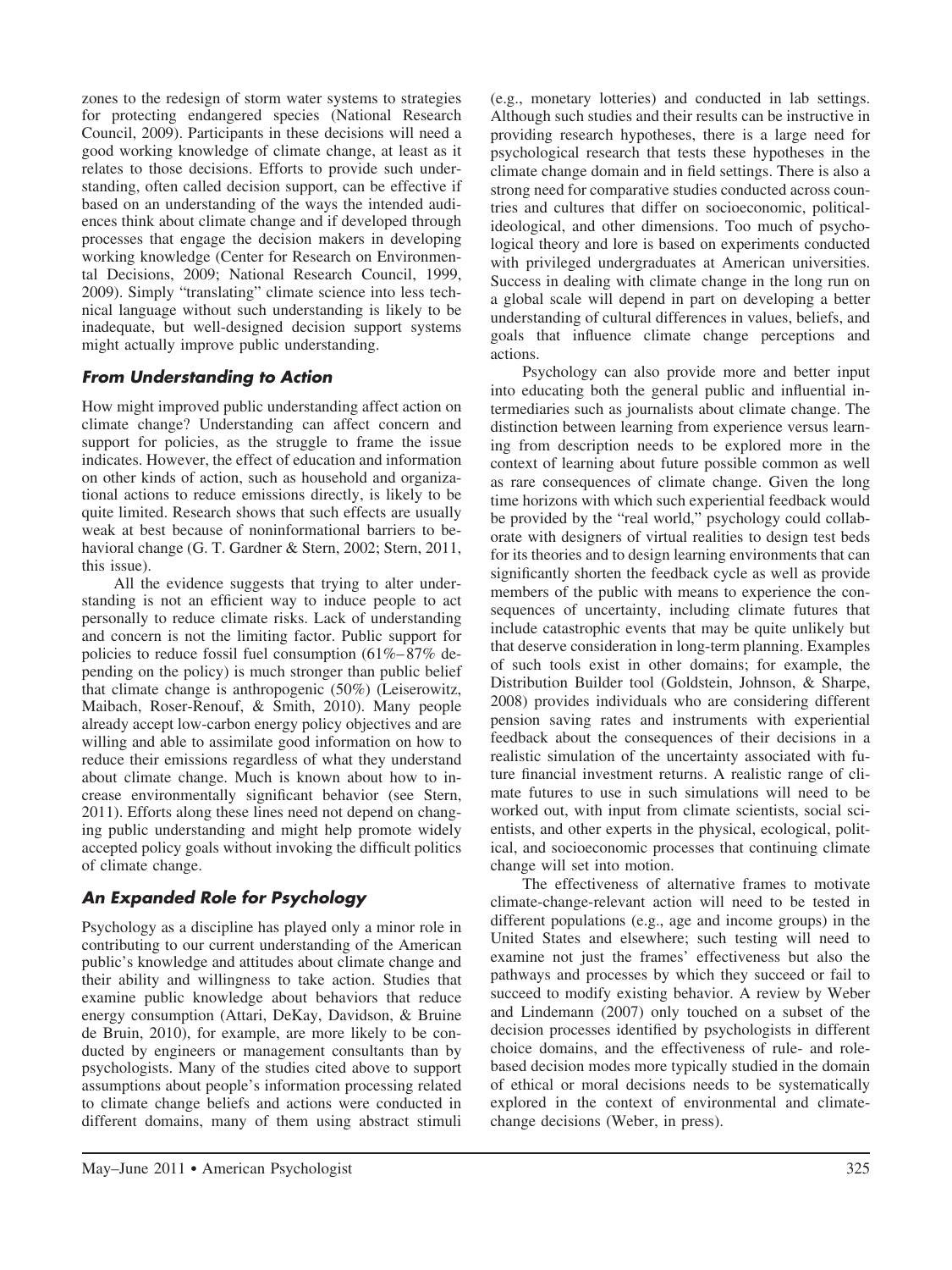#### **REFERENCES**

- Anderegg, W. R. L., Prall, J. W., Harold, J., & Schneider, S. H. (2010). Expert credibility in climate change. *Proceedings of the National Academy of Sciences, USA, 107,* 12107–12109. doi:10.1073/pnas .1003187107
- Arctic Climate Impact Assessment. (2004). *Impacts of a warming Arctic.* Cambridge, England: Cambridge University Press.
- Attari, S. Z., DeKay, M. L., Davidson, C. I., & Bruine de Bruin, W. (2010). Perceptions of energy consumption and savings. *Proceedings of the National Academy of Sciences, USA, 107,* 16054–16059. doi: 10.1073/pnas.1001509107
- Bostrom, A., Morgan, M. G., Fischhoff, B., & Read, D. (1994). What do people know about global climate change? 1. Mental models. *Risk Analysis, 14,* 959–970. doi:10.1111/j.1539-6924.1994.tb00065.x
- Boykoff, M. T., & Boykoff, J. M. (2004). Balance as bias: Global warming and the US prestige press. *Global Environmental Change, 14,* 125–136. doi:10.1016/j.gloenvcha.2003.10.001
- Brechin, S. R. (2003). Comparative public opinion and knowledge on global climate change and the Kyoto protocol: The U.S. versus the world? *International Journal of Sociology and Social Policy, 23,* 106– 134. doi:10.1108/01443330310790318
- Center for Research on Environmental Decisions. **(**2009**).** *The psychology of climate change communication: A guide for scientists, journalists, educators, political aides, and the interested public.* Retrieved from http://www.cred.columbia.edu/guide/
- Chaiken, S., & Trope, Y. (Eds.). (1999). *Dual-process theories in social psychology*. New York, NY: Guilford Press.
- Climate Research Board. (1979). *Carbon dioxide and climate: A scientific assessment. Report of an ad hoc study group on carbon dioxide and climate to the Climate Research Board, Assembly of Mathematical and Physical Sciences, National Research Council.* Washington, DC: National Academy of Sciences.
- CNA Corporation. (2007). *National security and the threat of climate change.* Alexandria, VA: Author.
- Dake, K. (1991). Orienting dispositions in the perception of risk: An analysis of contemporary worldviews and cultural biases. *Journal of Cross-Cultural Psychology, 22,* 61–82. doi:10.1177/ 0022022191221006
- David, L., Bender, L., Burns, S. Z. (Producers), & Guggenheim, D. (Director). (2006). *An inconvenient truth* [Motion picture]. United States: Paramount Classics.
- Dietz, T., Dan, A., & Shwom, E. (2007). Support for climate change policy: Social psychological and social structural influences. *Rural Sociology, 72,* 185–214. doi:10.1526/003601107781170026
- Douglas, M., & Wildavsky, A. (1982). *Risk and culture: An essay on the selection of technological and environmental dangers.* Berkeley: University of California Press.
- Dunlap, R. E. (2009, December 9). *Climate change denial and conservatism.* Paper presented at the Workshop on Addressing the Challenges of Climate Change Through the Behavioral and Social Sciences, National Academy of Sciences, Washington, DC.
- Dunlap, R. E., & McCright, A. M. (2010). Climate change denial: Sources, actors, strategies. In C. Lever-Tracy (Ed.), *Routledge handbook of climate change and society* (pp. 240–259). Abingdon, England: Routledge.
- Dunlap, R. E., & Van Liere, K. D. (1978). The new environmental paradigm: A proposed measuring instrument and preliminary results. *Journal of Environmental Education, 9,* 10–19.
- Epstein, S., & Pacini, R. (1999). Some basic issues regarding dual-process theories from the perspective of cognitive-experiential self-theory. In S. Chaiken & Y. Trope (Eds.), *Dual-process theories in social psychology* (pp. 462–482). New York, NY: Guilford Press.
- Evans, J. St. B. T. (1989). *Bias in human reasoning: Causes and consequences.* Hillsdale, NJ: Erlbaum.
- Fischhoff, B. (2007). Non-persuasive communication about matters of greatest urgency: Climate change. *Environmental Science & Technology, 41,* 7204–7208. doi:10.1021/es0726411
- Gardner, G. T., & Stern, P. C. (2002). *Environmental problems and human behavior* (2nd ed.). Boston, MA: Pearson Custom.
- Gardner, M. (1957). *Fads and fallacies in the name of science.* New York, NY: Dover.

Global Climate Protection Act of 1987, 15 U.S.C. § 2901 note.

- Global Change Research Act of 1990, 15 U.S.C. § 2921.
- Global Roundtable on Climate Change. (2007). *The path to climate sustainability: A joint statement by the Global Roundtable on Climate Change.* New York, NY: Earth Institute, Columbia University. Retrieved from http://www.grocc.ei.columbia.edu/?id=statement
- Gober, P., Kirkwood, C. W., Balling, R. C., Jr., Ellis, A. W., & Deitrick, S. (2009). Water planning under climatic uncertainty in Phoenix: Why we need a new paradigm. *Annals of the Association of American Geographers, 100,* 1–17. doi:10.1080/00045601003595420
- Goldstein, D. G., Johnson, E. J., & Sharpe, W. F. (2008). Choosing outcomes versus choosing products: Consumer-focused retirement investment advice. *Journal of Consumer Research, 35*(3), 440–456. doi:10.1086/589562
- Hansen, J. (2009). *Storms of my grandchildren.* New York, NY: Bloomsbury.
- Hansen, J., Sato, M., Glascoe, J., & Ruedy, R. (1998). A common-sense climate index: Is climate changing noticeably? *Proceedings of the National Academy of Sciences, USA, 95,* 4113–4120. doi:10.1073/ pnas.95.8.4113
- Hardisty, D. J., Johnson, E. J., & Weber, E. U. (2010). A dirty word or a dirty world? Attribute framing, political affiliation, and query theory. *Psychological Science, 21,* 86–92. doi:10.1177/0956797609355572
- Hecht, A. D., & Tirpak, D. (1995). Framework agreement on climate change: A scientific and policy history. *Climatic Change, 29,* 371–402. doi:10.1007/BF01092424
- Hertwig, R., Barron, G., Weber, E. U., & Erev, I. (2004). Decisions from experience and the effect of rare events. *Psychological Science, 15,* 534–539. doi:10.1111/j.0956-7976.2004.00715.x
- Hoggan, J. (2009). *Climate cover-up.* Vancouver, British Columbia, Canada: Greystone Books.
- House of Commons Science and Technology Committee. (2010). *The disclosure of climate data from the Climatic Research Unit at the University of East Anglia: Eighth report of Session 2009 –10* (HC 387–1). London, England: The Stationery Office Limited. Retrieved from http://www.publications.parliament.uk/pa/cm200910/cmselect/ cmsctech/387/387i.pdf
- Hulme, M. (2009). *Why we disagree about climate change: Understanding controversy, inaction and opportunity.* Cambridge, England: Cambridge University Press.
- InterAcademy Council. (2010). *Climate change assessments: Review of the processes and procedures of the IPCC.* Amsterdam, The Netherlands: Author. Retrieved from http://reviewipcc.interacademycouncil .net/report.html
- Karl, T., Melillo, J. M., & Peterson, T. C. (Eds.). (2009). *Global climate change impacts in the United States: A state of knowledge report from the U.S. Global Change Research Program.* New York, NY: Cambridge University Press.
- Kasperson, R. E., Renn, O., Slovic, P., Brown, H. S., Emel, J., Goble, R., . . . Ratick, S. (1988). The social amplification of risk. *Risk Analysis, 8,* 177–187. doi:10.1111/j.1539-6924.1988.tb01168.x
- Keller, C., Siegrist, M., & Gutscher, H. (2006). The role of the affect and availability heuristic in risk communication. *Risk Analysis, 26,* 631– 639. doi:10.1111/j.1539-6924.2006.00773.x
- Kempton, W. (1991). Public understanding of global warming. *Society and Natural Resources, 4,* 331–345. doi:10.1080/08941929109380765
- Krosnick, J. A., & Kinder, D. R. (1990). Altering the foundations of support for the President through priming. *American Political Science Review, 84,* 497–512. doi:10.2307/1963531
- Leiserowitz, A., & Broad, K. (2008). *Florida: Public opinion on climate change* [Yale University/University of Miami/Columbia University poll]. New Haven, CT: Yale Project on Climate Change. Retrieved from http://environment.yale.edu/uploads/FloridaGlobalWarmingOpinion .pdf
- Leiserowitz, A., Maibach, E., & Roser-Renouf, C. (2008). *Global warming's "six Americas": An audience segmentation.* New Haven, CT: Yale Project on Climate Change Communication. Retrieved from http:// www.climatechangecommunication.org/images/files/SixAmericas-finalv3-Web.pdfNew
- Leiserowitz, A., Maibach, E., Roser-Renouf, C., & Smith, N. (2010). *Climate change in the American mind: Public support for climate & energy policies in June 2010.* New Haven, CT: Yale Project on Climate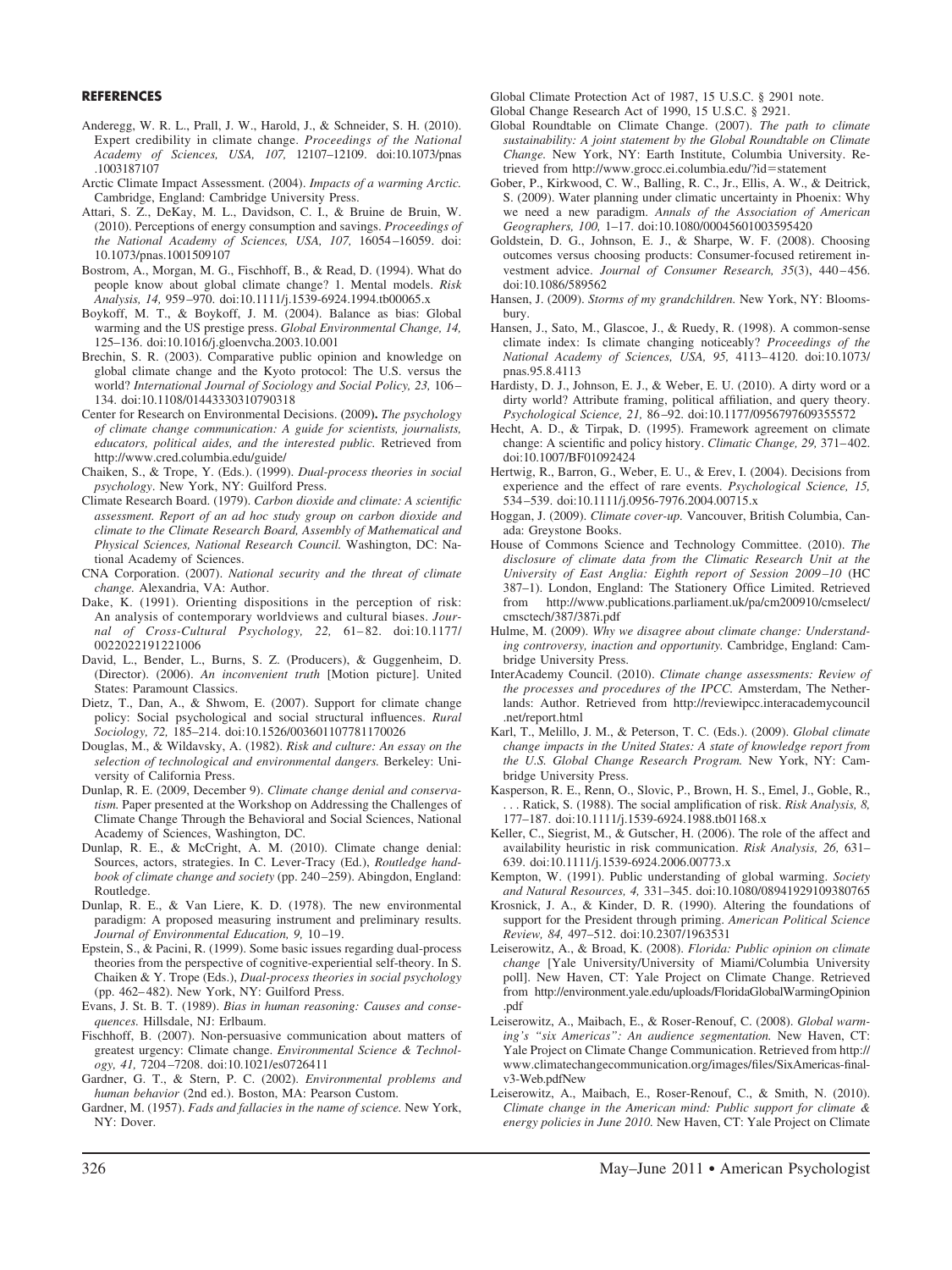Change Communication. Retrieved from http://environment.yale.edu/ climate/files/PolicySupportJune2010.pdf

- Li, Y., Johnson, E. J., & Zaval, L. (2011). Local warming: Daily temperature deviation affects beliefs and concern about climate change. Manuscript submitted for publication.
- Loewenstein, G. F., Weber, E. U., Hsee, C. K., & Welch, E. (2001). Risk as feelings. *Psychological Bulletin, 127,* 267–286. doi:10.1037/0033- 2909.127.2.267
- Longino, H. (1990). *Science as social knowledge.* Princeton, NJ: Princeton University Press.
- Malka, A., & Krosnick, J. A. (2009). The association of knowledge with concern about global warming: Trusted information sources shape public thinking. *Risk Analysis, 29,* 633–647. doi:10.1111/j.1539- 6924.2009.01220.x
- Marx, S. M., Weber, E. U., Orlove, B. S., Leiserowitz, A., Krantz, D. H., Roncoli, C., & Phillips, J. (2007). Communication and mental processes: Experiential and analytic processing of uncertain climate information. *Global Environmental Change, 17,* 47–58. doi:10.1016/j.gloenvcha .2006.10.004
- McCright, A., & Dunlap, R. E. (2003). Defeating Kyoto: The conservative movement's impact on U.S. climate change policy. *Social Problems, 50,* 348–373. doi:10.1525/sp.2003.50.3.348
- McCright, A. M., & Dunlap, R. E. (in press). The politicization of climate change: Political polarization in the American public's views of global warming. *The Sociological Quarterly.*
- Morgan, M. G., & Keith, D. (1995). Subjective judgments by climate experts. *Environmental Science & Technology, 29,* 468–476. doi: 10.1021/es00010a003
- Moser, S. C. (2009). Communicating climate change: History, challenges, process and future directions. *Wiley Interdisciplinary Reviews: Climate Change.* Advance online publication. doi:10.1002/wcc.11
- Moser, S., & Dilling, L. (Eds.). (2007). *Creating a climate for change: Communicating climate change—facilitating social change.* Cambridge, England: Cambridge University Press. doi:10.1017/ CBO9780511535871
- National Research Council. (1999). *Making climate forecasts matter* (P. C. Stern & W. E. Easterling, Eds.). Washington, DC: National Academy Press.
- National Research Council. (2005). *How students learn: History, mathematics, and science in the classroom* (M. S. Donovan & J. D. Bransford, Eds.). Washington, DC: National Academies Press.
- National Research Council. (2007). *Taking science to school: Learning and teaching science in Grades K– 8* (M. R. A. Duschl, H. A. Schweingruber, & A. W. Shouse, Eds.). Washington, DC: National Academies Press.
- National Research Council. (2009). *Informing decisions in a changing climate.* Washington, DC: National Academies Press.
- National Research Council. (2010a). *Advancing the science of climate change.* Washington, DC: National Academies Press.
- National Research Council. (2010b). *Adapting to the impacts of climate change.* Washington, DC: National Academies Press.
- National Research Council. (2011). *America's climate choices.* Washington, DC: National Academies Press.
- Nisbet, M. C., & Scheufele, D. A. (2009). What's next for science communication? Promising directions and lingering distractions. *American Journal of Botany, 96,* 1767–1778. doi:10.3732/ajb.0900041
- O'Connor, R. E., Bord, R. J., & Fisher, A. (1999). Risk perceptions, general environmental beliefs, and willingness to address climate change. *Risk Analysis, 19,* 461–471. doi:10.1111/j.1539-6924.1999 .tb00421.x
- O'Connor, R. E., Bord, R. J., Yarnal, B., & Wiefek, N. (2002). Who wants to reduce greenhouse gas emissions? *Social Science Quarterly, 83,* 1–17. doi:10.1111/1540-6237.00067
- Oreskes, N., & Conway, E. (in press). Deny, deny, deny: How to sow confusion about climate change. In R. Proctor & L. Schiebinger (Eds.), *Agnotology: The social production of ignorance.* Stanford, CA: Stanford University Press.
- Pelham, B. W. (2009). Views on global warming relate to energy efficiency: Relationship exists regardless of national wealth, literacy. Retrieved from http://www.gallup.com/poll/117835/views-global-warmingrelate-energy-efficiency.aspx
- Pew Research Center. (2009*). Public praises science; scientists fault public, media.* Washington, DC: Author.
- Pidgeon, N., & Fischoff, B. (2011). The role of social and decision sciences in communicating uncertain climate risk. *Nature Climate Change, 1,* 35–41. doi:10.1038/nclimate1080
- Pollack, H. N. (2007). Scientific uncertainty and public policy: Moving on without all the answers. *GSA Today, 17,* 28–29. doi:10.1130/ GSAT01703GW.1
- Reynolds, T. W., Bostrom, A., Read, D., & Morgan, M. G. (2010). Now what do people know about global climate change? Survey studies of educated laypeople. *Risk Analysis, 30,* 1520–1538. doi:10.1111/j.1539- 6924.2010.01448.x
- Schoemaker, P. J. H. (1995). Scenario planning: A tool for strategic thinking. *Sloan Management Review, 4,* 25–40.
- Schwartz, S. (1977). Normative influences on altruism. In L. Berkowitz (Ed.), *Advances in experimental social psychology* (Vol. 10, pp. 221– 279). New York, NY: Academic Press.
- Schwartz, S. H. (1994). Are there universal aspects in the structure and contents of human values? *Journal of Social Issues, 50,* 19–45. doi: 10.1111/j.1540-4560.1994.tb01196.x
- Shlyakhter, A. I., Kammen, D. M., Brodio, C. L., & Wilson R. (1994). Quantifying the credibility of energy projections from trends in past data: The U.S. energy sector. *Energy Policy, 22,* 119–130. doi:10.1016/ 0301-4215(94)90129-5
- Sinaceur, M., Heath, C., & Cole, S. (2005). Emotional and deliberative reactions to a public crisis: Mad cow disease in France. *Psychological Science, 16,* 247–254. doi:10.1111/j.0956-7976.2005.00811.x
- Sloman, S. A. (1996). The empirical case for two systems of reasoning. *Psychological Bulletin, 119,* 3–22. doi:10.1111/j.0956-7976.2005 .00811.x
- Slovic, P. (1987, April 17). Perception of risk. *Science, 236,* 280–285.
- Smithson, M. (2008). The many faces and masks of uncertainty. In G. Bammer & M. Smithson (Eds.), *Uncertainty and risk: Multidisciplinary perspectives* (pp. 13–25)*.* London, England: Earthscan.
- Solomon, S., Plattner, G. K., Knutti, R., & Friedlingstein, P. (2009). Irreversible climate change due to carbon dioxide emissions. *Proceedings of the National Academy of Sciences, USA, 106,* 1704–1709. doi:10.1073/pnas.0812721106
- Soroka, S. (2002). Issue attributes and agenda-setting by media, the public, and policy makers in Canada. *International Journal of Public Opinion Research, 14,* 264–285. doi:10.1093/ijpor/14.3.264
- Spence, A., Poortinga, W., Butler, C., & Pidgeon, N. F. (2011). Perceptions of climate change and willingness to save energy related to flood experience. *Nature Climate Change, 1,* 46–49. doi:10.1038/nclimate1059
- Sterman, J. D., & Booth Sweeney, L. (2007). Understanding public complacency about climate change: Adults' mental models of climate change violate conservation of matter. *Climatic Change, 80,* 213–238. doi:10.1007/s10584-006-9107-5
- Stern, P. C. (2011). Psychological contributions to limiting climate change. *American Psychologist, 66,* 303–314. doi:10.1037/a0023235
- Stern, P. C., Dietz, T., Abel, T., Guagnano, G. A., & Kalof, L. (1999). A value-belief-norm theory of support for social movements: The case of environmentalism. *Human Ecology Review, 6,* 81–97.
- Stern, P. C., Dietz, T., & Black, J. S. (1985). Support for environmental protection: The role of moral norms. *Population and Environment, 8,* 204–222. doi:10.1007/BF01263074
- Stern, P. C., Dietz, T., & Guagnano, G. A. (1995). The new ecological paradigm in social-psychological context. *Environment and Behavior, 27,* 723–743. doi:10.1177/0013916595276001
- Stern, P. C., Dietz, T., Kalof, L., & Guagnano, G. (1995). Values, beliefs, and proenvironmental action: Attitude formation toward emergent attitude objects. *Journal of Applied Social Psychology, 25,* 1611–1636. doi:10.1111/j.1559-1816.1995.tb02636.x
- U.S. Department of Defense. (2010). *Quadrennial defense review.* Retrieved from http://www.defense.gov/qdr/
- Weber, E. U. (1997). Perception and expectation of climate change. In M. Bazerman, D. Messick, A. Tenbrunsel, & K. Wade-Benzoni (Eds.), *Psychological perspectives to environmental and ethical issues in management* (pp. 314–341). San Francisco, CA: Jossey-Bass.
- Weber, E. U. (2006). Experience-based and description-based perceptions of long-term risk: Why global warming does not scare us (yet). *Climatic Change, 77,* 103–120. doi:10.1007/s10584-006-9060-3

May–June 2011 • American Psychologist 327